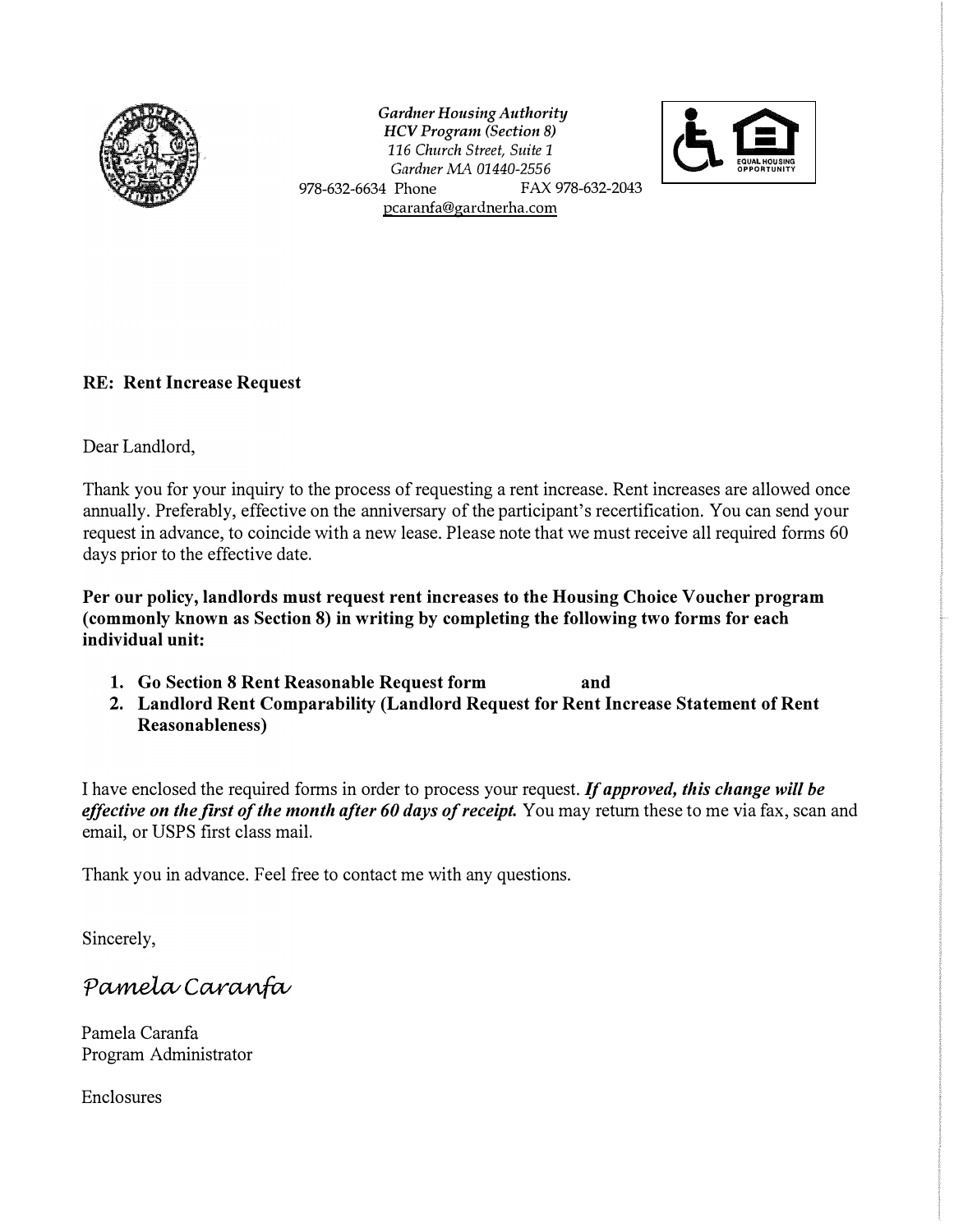## **ii}-GoSectionS.com**

**RENT REASONABLE FORM** 

Please email completed form to **RROD@gosection8.com.** For immediate assistance call **(561) 362-1099.** Fields with an\* are required. **PLEASE PRINT CLEARLY**

| <b>TENANT INFORMATION</b>                                                                                                                                                                                                                                                                                                                                 |                                                          |                                                                 |                                                    |                                                                     |                                                 |                                        |  |  |  |
|-----------------------------------------------------------------------------------------------------------------------------------------------------------------------------------------------------------------------------------------------------------------------------------------------------------------------------------------------------------|----------------------------------------------------------|-----------------------------------------------------------------|----------------------------------------------------|---------------------------------------------------------------------|-------------------------------------------------|----------------------------------------|--|--|--|
| * First Name: _______________<br>Last Name: ________                                                                                                                                                                                                                                                                                                      |                                                          |                                                                 |                                                    |                                                                     |                                                 |                                        |  |  |  |
|                                                                                                                                                                                                                                                                                                                                                           |                                                          |                                                                 |                                                    |                                                                     |                                                 |                                        |  |  |  |
| (STEP 1) PROPERTY LOCATION                                                                                                                                                                                                                                                                                                                                |                                                          |                                                                 |                                                    |                                                                     |                                                 |                                        |  |  |  |
|                                                                                                                                                                                                                                                                                                                                                           |                                                          |                                                                 |                                                    |                                                                     |                                                 |                                        |  |  |  |
|                                                                                                                                                                                                                                                                                                                                                           |                                                          |                                                                 |                                                    |                                                                     |                                                 |                                        |  |  |  |
| (STEP 2) PROPERTY INFORMATION                                                                                                                                                                                                                                                                                                                             |                                                          |                                                                 |                                                    |                                                                     |                                                 |                                        |  |  |  |
| * New<br><b>Rent Amount:</b><br>$\sim$                                                                                                                                                                                                                                                                                                                    | $Bed(s):$ $\qquad$<br>* Bath(s): ________                | Square Footage: __________<br>Year Built: _________________     |                                                    | <b>Quality and Condition:</b><br><b>O</b> Average<br>$\bigcap$ Fair | <b>O</b> Unknown<br><b>O</b> Above Average      | $\Omega$ Poor<br>$\Omega$ Excellent    |  |  |  |
| * Property Type:<br>O House O THMilla O Apt O Condo O Mobile Home O Row House O Duplex O Triplex O 4plex O High-Rise O Low-Rise                                                                                                                                                                                                                           |                                                          |                                                                 |                                                    |                                                                     |                                                 |                                        |  |  |  |
| (STEP 3) AMENITIES AND UTILITIES * Must Complete for Adjustment Accuracy                                                                                                                                                                                                                                                                                  |                                                          |                                                                 |                                                    |                                                                     |                                                 |                                        |  |  |  |
| <b>Heating Fuel:</b>                                                                                                                                                                                                                                                                                                                                      | <b>Heating Fuel</b><br>Paid by:                          | <b>Cooking fuel Type:</b>                                       | <b>Cooking</b><br>Paid by:                         | <b>Hot Water fuel Type:</b>                                         | <b>Hot Water</b><br>Paid by:                    | <b>Utilities:</b><br>Electric paid by: |  |  |  |
| $\Box$ Gas $\Box$ Electric<br>$\Box$ Oil $\Box$ Propane                                                                                                                                                                                                                                                                                                   | $\Box$ Tenant<br>  Owner                                 | Propane $\Box$ Gas<br>Electric $\Box$ Oil                       | $\Box$ Tenant<br>Owner                             | $\Box$ Propane<br>Gas<br>$\Box$ Electric $\Box$ Oil                 | $\Box$ Tenant<br>Owner                          | $\Box$ Tenant<br>Owner                 |  |  |  |
| <b>Water Type:</b><br>I Well Water<br><b>City Water</b>                                                                                                                                                                                                                                                                                                   | <b>Water Paid by:</b><br>$\blacksquare$ Tenant<br>Owner  | <b>Sewer Type:</b><br>$\Box$ Septic Tank<br><b>Public Sewer</b> | <b>Sewer</b><br>Paid by:<br>$\Box$ Tenant<br>Owner | <b>Cooling Type:</b><br>  Window/Wall<br>None                       | Swamp Cooler<br>$\Box$                          | Central<br>H                           |  |  |  |
| Indoor:<br>Kitchen:<br><b>Heat Type:</b><br><b>Laundry Type:</b><br>Dishwasher<br>Baseboard<br>Ceiling Fan(s)<br>W/D Hook-ups<br>Washer<br>Space<br>п<br>Central<br>H<br>Radiator $\Box$<br>Onsite Laundry $\Box$ Dryer<br>Window/Wall<br>Cable Included<br>Refrigerator<br>None<br>Washer/Dryer<br><b>Heat Pump</b><br><b>Boiler</b><br>Garbage Disposal |                                                          |                                                                 |                                                    |                                                                     | Stove<br>Microwave                              |                                        |  |  |  |
| Outdoor:<br>Swimming pool<br><b>Gated Community</b><br>Balcony                                                                                                                                                                                                                                                                                            | Parking:<br>1 Car Garage<br>2 Car Garage<br>3 Car Garage | 1 Covered Space<br>2 Covered Spaces<br>Unassigned<br>. .        | Street                                             | Open<br>. .<br>Unknown<br>Assigned<br>Driveway<br>None              | Maintenance:<br>Lawn Included<br>Trash Included | Pest Control Included                  |  |  |  |

For immediate assistance call **(561) 362-1099.** Email completed form to **RROD@gosection8.com.**

By submitting this form I affirm that I am at least 18 years of age and have read and agree to GoSection8.com terms of use and privace policy located at: **gosection8.com/Main/terms\_of\_use.aspx**